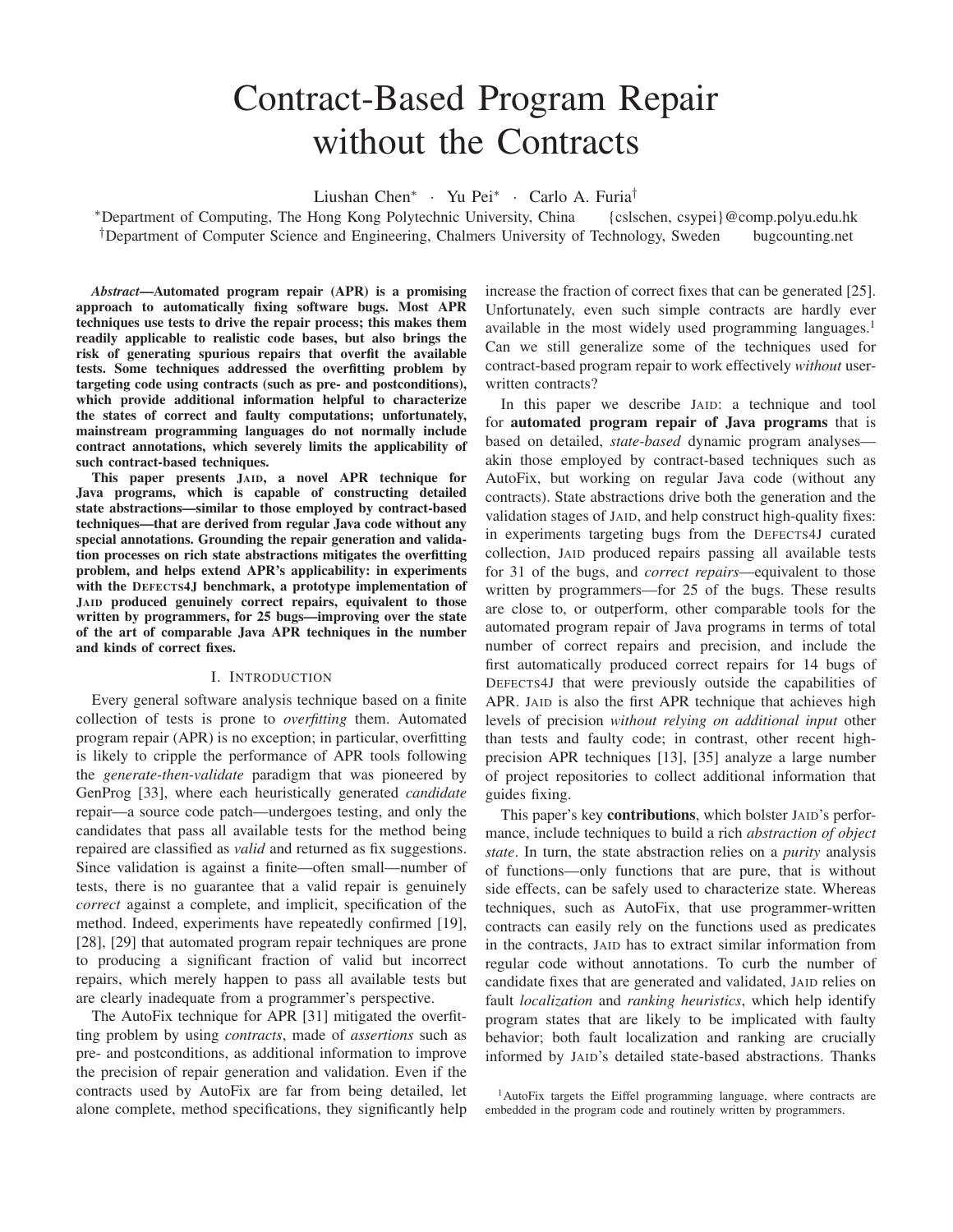to these techniques, JAID can generate correct fixes that are based on a more "semantic" analysis of how to modify the <sup>2</sup> object state to avoid a failure—beyond just working around the existing implementation by syntactically modifying it, as most other APR tools do.

Terminology. In this paper we use the nouns "defect", "bug", "fault", and "error" as synonyms to indicate errors in  $\frac{1}{10}$ a program's source code; and the nouns "fix", "patch", and  $\frac{11}{1}$ "repair" as synonyms to indicate source-code modifications that ought to correct errors. For simplicity, JAID denotes both  $\frac{14}{12}$ the APR technique and the tool implementing it.

Availability. JAID and all the material of the experiments described in this paper is available as open source at:

https://bitbucket.org/maxpei/jaid

#### II. AN EXAMPLE OF JAID IN ACTION

 $22$ 

Apache Commons is a widely used Java library that extends  $\frac{1}{26}$ Java's standard API with a rich collection of utilities. Class<sup>27</sup> WordUtil of package org.apache.commons.lang includes a  $_{29}$   $\longrightarrow$ method abbreviate to simplify strings with spaces: given 30 a string str, lower and upper indexes lower and upper, and another string appendToEnd, the method returns a string obtained by truncating str at the first index between lower and upper where a space occurs, and replacing (or abbreviating) the truncated suffix with appendToEnd. For example, abbreviate("Apache\_Commons\_library", 9, 18, "+") returns the string "Apache\_Commons+".

Lst. 1 shows the implementation of abbreviate at commit #cfff06bead of the library, which is also part of DEFECTS4J's curated collection of defects (bug Lang-45). The implementation begins by handling a number of special cases but, unfortunately, it misses the case when lower is greater than str's length: the index of the first occurrence of a space from lower will then be -1 (corresponding to a failing search for such a space in the call at line 16), and upper will be greater than or equal to lower (possibly after being adjusted at lines 12–13), and thus also greater than str.length(); in these conditions, the call to method substring at line 19 throws an IndexOutOfBoundsException.

The maintainers of Apache Commons fixed this fault in a later version of the library by resetting lower to str.length() to ensure that the case lower > str.length() never occurs, as shown in the patch of Lst. 2, to be inserted right before line 9 in Lst. 1. DEFECTS4J includes a test that triggers this fault in abbreviate, to avoid reintroducing the same mistake in future revisions of the code.

After running for about 70 minutes, JAID produces a number of fix suggestions for the fault of abbreviate, including the fix in Lst. 3; this fix is equivalent (nearly identical) to the programmer-written fix, and thus completely removes the source of error by handling the special case correctly. To generate fixes for abbreviate, JAID only needs the source code of the faulty implementation, as well as the programmerwritten tests that exercise the method. DEFECTS4J actually includes only one test—the test triggering the fault—for this

```
1 public static String abbreviate
               2 (String str, int lower, int upper, String appendToEnd) {
      if (str == null)4 return null;
 5 }
      if (str.length() == 0)7 return StringUtils.EMPTY;
 8 }
      if (upper == -1 || upper > str.length()) {
        upper = str.length();
      if (upper < lower) {
        upper = lower;15 StringBuffer result = new StringBuffer();
16 int index = StringUtils.indexOf(str, "<sub>-</sub>", lower);
      if (index == -1)18 // throws IndexOutOfBoundsException if lower > str.length()
19 result.append(str.substring(0, upper));
20 if (upper != str.length()) {
21 result.append(StringUtils.defaultString(appendToEnd));
23 } else if (index > upper) {
24 result.append(str.substring(0, upper));
        25 result.append(StringUtils.defaultString(appendToEnd));
      26 } else {
        result.append(str.substring(0, index));
        28 result.append(StringUtils.defaultString(appendToEnd));
      30 return result.toString();
    \, }
```
Listing 1. Faulty method abbreviate from class StringUtils in package org.apache.commons.lang.

| 8a10.12                           | 8a10.12                            |
|-----------------------------------|------------------------------------|
| $>$ if (lower $>$ str.length()) { | $>$ if (lower $>=$ str.length()) { |
| $>$ lower = str.length();         | $>$ lower = str.length();          |
| > }                               | > }                                |
| Listing 2. Programmer-written fix | Listing 3. JAID's correct fix      |
| to the fault in abbreviate.       | to the fault in abbreviate.        |

bug; JAID can produce a correct fix even with such limited information.

To our knowledge, JAID is the first APR tool that can correctly repair the fault of abbreviate; no other existing tools even provided so-called test-suite adequate fixes, which spuriously pass all available tests avoiding the failure, but do not correctly fix the behavior in the same way that the developers did. Key to JAID's success is its capability of constructing rich state-based abstractions of a program's behavior, which improves the accuracy of fault localization and guides the creation of state-modifying fixes in response to failing conditions.

# III. HOW JAID WORKS

JAID follows the popular "generate-then-validate" approach, which first generates a number of candidate fixes, and then validates them using the available test cases; Fig. 1 gives an overview of the overall process. Inputs to JAID are a Java program, consisting of a collection of classes, and test cases that exercise the program and expose some failures. One key feature of JAID is how it abstracts and monitors program state in terms of program expressions; all stages of JAID's workflow rely on the abstraction derived as described in Sec. III-A. Fault localization (Sec. III-B) identifies states and locations (snapshots) that are suspect of being implicated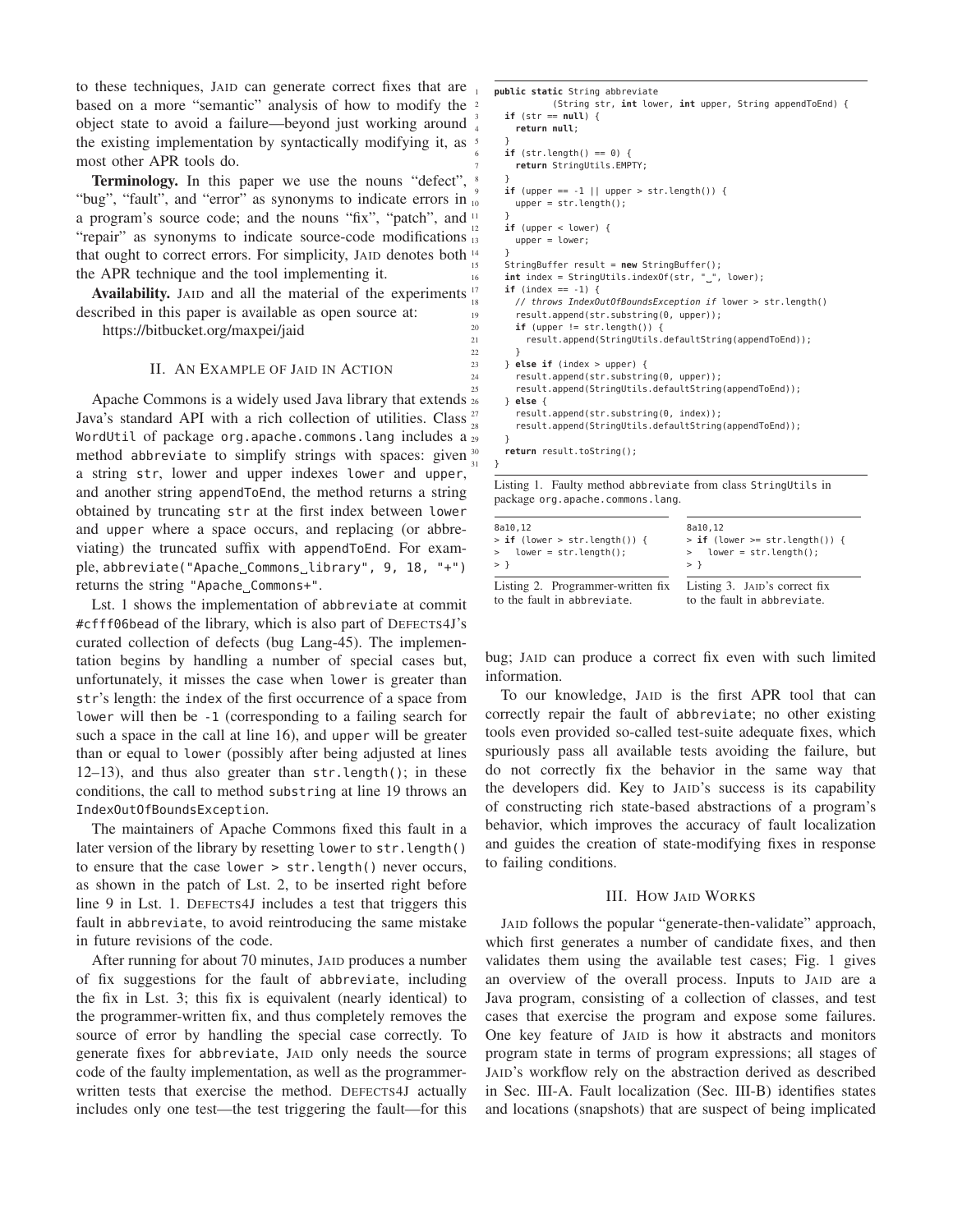in the failure under repair. Fix generation (Sec. III-C and Sec. III-D) builds code snippets that avoid reaching such suspicious states and locations by modifying the program state, the control flow, or by other simple heuristics. Generated fixes are validated against the available tests (Sec. III-E); the fixes that pass validation are presented to the user, heuristically ranked according to how likely they are correct (Sec. III-F).

The rest of this section describes how JAID repairs a generic method fixMe of class FC, with tests  $T$  that exercise fixMe in a way that at least one test in  $T$  is failing.



Fig. 1. An overview of how JAID works. Given a Java program and a set of test cases, including at least one failing test, JAID identifies a number of suspicious snapshots, each indicating a location and an abstraction of the program state at that location that may be implicated in the failure; based on the snapshot information, JAID generates a number of candidate fixes, which undergo validation against all available tests for the method under repair; fixes that pass all available tests are considered valid; JAID finally heuristically ranks the valid fixes, and presents the valid fixes to the user in ranking order.

#### *A. Program State Abstraction*

JAID bases its program analysis and fix generation processes on a detailed *state-based abstraction* of the behavior of method fixMe. For every location  $\ell$  in fixMe, uniquely identifying a statement in the source code, the JAID records the values of a set  $M_{\ell}$  of expressions during each test execution: 1) the exact value of expressions of numeric and Boolean types; 2) the object identifier (or **null**) of expressions of reference types, so that it can detect when a reference is aliased, or is **null**. JAID selects the expressions in  $M_{\ell}$  as follows.

Expressions. A type is *monitorable* if it is a reference type or a primitive type (numeric types such as **int**, and **boolean**).  $E_{\ell}$  denotes the set of all *basic* expressions of monitorable types at  $\ell$ , namely 1) local variables (including fixMe's arguments) declared inside fixMe that are visible at  $\ell$ ; 2) attributes of class FC that are visible at  $\ell$ ; 3) expressions anywhere inside fixMe that can be evaluated at  $\ell$  (that is, they only involve items visible at  $\ell$ ), and that don't obviously have side effects (namely, we exclude assignments used as expressions, self increment and decrement expressions, and creation expressions using **new**).  $X_{\ell}$  denotes the set of all  $extended$  expressions of monitorable types at  $\ell$ : for each basic expression of reference type  $r \in E_{\ell}$ ,  $X_{\ell}$  includes: 1)  $r \cdot f($ for every argumentless function f of the class corresponding to r's type that returns a monitorable type and is callable at  $\ell$ ; 2) only if r is this, r.a, for every attribute a of the class corresponding to r's type that is readable at  $\ell$ .

For example, the extended expressions  $X_9$  at line 9 in method abbreviate of Lst. 1 include lower (an argument of abbreviate), str.length() (a call of function length() on abbreviate's argument str), and upper < lower and str == **null** (both appearing in abbreviate).

Purity analysis. One lesson that we can draw from the experience of contract-based APR [25] is that constructing a rich set of expressions that abstract the program state can help support more accurate fault localization and fix generation, and ultimately the construction of higher-quality "semantic" fixes that are less prone to overfitting. However, monitoring a rich set of expressions extracted from the program text does not work as well in languages such as Java as it does in languages that support contracts. In the latter, programmers specifically equip classes with public query methods that are *pure*—they are functions that return a value without changing the state of their target objects—and can be used in the contracts to characterize the program state in response to method calls; these methods are thus easily identifiable and natural candidates to construct state abstractions reliably. In Java, in contrast, programmers need not follow such a discipline of separating pure functions from state-changing procedures, and methods that return a value but have side effects are indeed common. Clearly, a function that is not pure is unsuitable for abstracting and monitoring an object's state.

To identify which expressions can reliably be used for state monitoring, JAID performs a dynamic purity analysis on all expressions that include method invocations. Given an expression  $r$  of reference type, the set  $W_r$  of  $r$ 's *watch expressions* consists of: 1) all subexpressions  $S_r$  of r that do not include method invocations; 2) for each subexpression  $s \in S_r$ , s.a for every attribute a of the class corresponding to s's type. Note that watch expressions are constructed so that they are syntactically free from side effects.

An expression r of reference type is then considered *pure* if evaluating it does not alter the value of its watch expressions. Precisely, at every location  $\ell$  in the method fixMe under repair, 1) first, JAID records the value  $\sigma = \langle \sigma_1, \ldots, \sigma_m \rangle$  of all watch expressions, where  $\sigma_k$  is the value of  $w_k \in W_r$ , for  $1 \leq k \leq m$ , before evaluating r; 2) then, JAID evaluates r; 3) finally, JAID records again the value  $\sigma' = \langle \sigma'_1, \ldots, \sigma'_m \rangle$  of all watch expressions, where  $\sigma'_k$  is the value of  $w_k \in W_r$ , for  $1 \leq k \leq m$ , after evaluating r. If  $\sigma = \sigma'$  at every  $\ell$  in every test exercising fixMe, we call r *pure*.

State monitoring. JAID collects in  $M_{\ell}$  all extended expressions in  $X_{\ell}$  that are pure according to this analysis.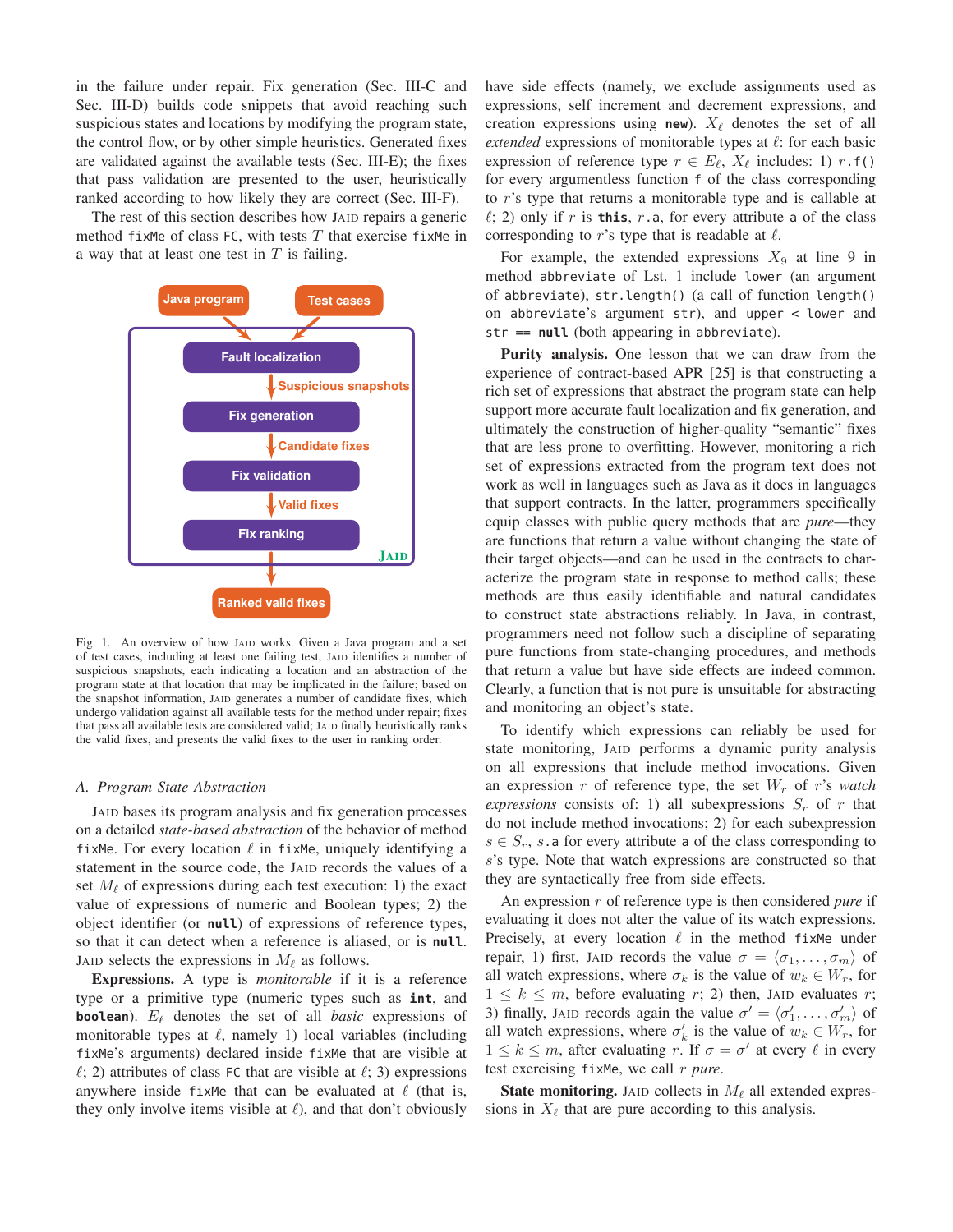# *B. Fault Localization*

The goal of fault localization is to identify *suspicious snapshots* indicating locations and states that are likely to be implicated with a fault. A snapshot is a triple  $\langle \ell, b, ? \rangle$ , where  $\ell$  is a location in method fixMe under repair, b is a Boolean expression, and  $?$  is the value ( $true$  or  $false$ ) of  $b$  at  $l$ .

**Boolean abstractions.** The set  $B_{\ell}$  includes all Boolean expressions that may appear in a snapshot at  $\ell$ ; it is constructed by combining the monitored expressions  $M_{\ell}$  to create Boolean expressions as follows: 1) for each pair  $m_1, m_2 \in M_{\ell}$  of expressions of the same type,  $B_{\ell}$  includes  $m_1 = m_2$  and  $m_1$  !=  $m_2$ ; 2) for each pair  $k_1, k_2 \in M_\ell$  of expressions of integer type,  $B_{\ell}$  includes  $k_1 \bowtie k_2$ , for  $\bowtie \in \{\text{<, <=, >=, >}\};$ 3) for each expression  $b \in M_{\ell}$  of Boolean type,  $B_{\ell}$  includes b and 1*b*; 4) for each pair  $b_1, b_2 \in M_\ell$  of expressions of Boolean type,  $B_{\ell}$  includes  $b_1$  &&  $b_2$  and  $b_1 \parallel b_2$ .

Continuing the example of method abbreviate in Lst. 1,  $B_9$  includes expressions such as lower >= str.length() and !(str == **null**).

Snapshot suspiciousness. JAID computes the *suspiciousness* of every snapshot  $s = \langle \ell, b, \gamma \rangle$  based on Wong at al.'s fault localization techniques [34]. The basic idea is that the suspiciousness of s combines two sources of information: 1) a syntactic analysis of expression dependence, which gives a higher value  $ed_s$  to s the more subexpressions  $b$  shares with those used in the statements immediately before and immediately after  $\ell$  (this estimates how much s is relevant to capture the state change at  $\ell$ ); 2) a dynamic analysis, which gives a higher value  $dy_s$  to s the more often b evaluates to ? at  $\ell$  in a failing test, and a lower value to s the more often b evaluates to ? at  $\ell$  in a passing test (this collects the evidence that comes from monitoring the program during passing and failing tests). The overall suspiciousness  $2/(ed_s^{-1} + dy_s^{-1})$  is the harmonic mean of these two sources, but the dynamic analysis has the biggest impact—because  $ed_s$  is set up to be a value between zero and one, whereas  $dy_s$  is at least one and grows with the number of passing tests.

This approach is similar to AutoFix's [25, Sec. 4.2]—which is also based on [34]—but conspicuously excludes information about the distance between  $\ell$  and the location of failure on the control flow graph of the faulty method. AutoFix identifies failures as contract violations, which tend to be happen closer to where the program state becomes corrupted; by contrast, in JAID's setting—using tests without contracts in Java—failures normally happen when evaluating an assert statement inside a test method, and thus the distance to the location of failure within the faulty method is immaterial, and hardly a reliable indication of suspiciousness.

In the running example of method abbreviate in Lst. 1, the snapshot  $\langle 9, \text{lower} \rangle = \text{str.length}(1), \text{true}$  receives a high suspiciousness score because low and str.length() appear prominently in the statements around line 9, and, most important, lower >= str.length() holds in all failing and in no passing tests.

# *C. Fix Generation: Fix Actions*

A snapshot  $s = \langle \ell, b, \gamma \rangle$  with high suspiciousness indicates that the program is prone to triggering a failure when the *program state* in some execution is such that b evaluates to ? at  $\ell$ ; correspondingly, JAID builds a number of candidate fixes that try to *steer away* from the suspicious state in the hope of avoiding the failure. To this effect, JAID enumerates four kinds of *fix actions*: 1) modify the state directly by assignment; 2) affect the state that is used in an expression; 3) mutate a statement; 4) redirect the control flow. Each fix action is a (possibly compound) statement that can replace the statement at  $\ell$ . Actions of kinds 1 and 2 are semantic—they directly target the program state; actions of kind 3 are syntactic—they tinker with existing code expressions according to simple heuristics; actions of kind 4 are the simplest—they are independent of the snapshot's information. We outline how JAID builds fix actions in the following paragraphs, based on a definition of derived expressions. Sec. IV discusses which fix actions were the most effective in the experimental evaluation.

**Derived expression.** Given an expression  $e$ ,  $\Delta_{\ell,e}$  denotes all derived expressions built from  $e$  as follows: 1) if  $e$  has integer type,  $\Delta_{\ell,e}$  includes  $e, e + 1$ , and  $e - 1$ ; 2) if  $e$  has Boolean type,  $\Delta_{\ell,e}$  includes e and  $\ell$ : 3)  $\Delta_{\ell,e}$  also includes t and  $t \cdot f(\cdots)$ , for every  $t \in M_{\ell}$  of reference type, where f is a function of the class  $t$  belongs to—possibly called with actual arguments chosen from the monitored expressions  $M_{\ell}$  of suitable type. Given an expression  $e$ , its *top-level subexpressions*  $S_e$  are the expressions corresponding to the nodes at depth 1 in e's abstract syntax tree—namely, the root's immediate children. For example, the top-level subexpressions of  $(a + b) < c.d$ ) are  $a + b$  and  $c.d$ ). Then,  $\Delta'_{\ell,e} = \bigcup_{s \in \mathcal{S}_e} \Delta_{\ell,e}$  denotes all expressions derived from e's top-level subexpressions.

**Modifying the state.** For every top-level subexpression  $e$ of b, if e is assignable to, JAID generates the fix action  $e = \delta$ for each  $\delta \in \Delta'_{\ell,b}$  whose type is compatible with e's.

In the running example of method abbreviate in Lst. 1, JAID includes the assignment lower = str.length() among the fix actions that modify the state at line 9.

Modifying an expression. For every top-level subexpression  $e$  of  $b$  that is not assignable to, but appears in the statement S at  $\ell$ , JAID generates the fix action tmp\_e =  $\delta$ ;  $S[e \mapsto \text{tmp\_e}]$ for each  $\delta \in \Delta'_{\ell,b}$  whose type is compatible with e's; tpm\_e is a fresh variable with the same type as  $e$ , and  $S[e \mapsto \text{tmp\_e}]$ is the statement at  $\ell$  with every occurrence of  $e$  replaced by tmp\_e—which has just been assigned a modified value.

Mutating a statement. "Semantic" fix actions—based on the information captured by the state in suspicious snapshots are usefully complemented by a few "syntactic" fix actions based on simple mutation operators that capture common sources of programming mistakes such as off-by-one errors. Following an approach adopted by other APR techniques [13], [36], JAID generates mutations mainly targeting *conditional expressions*. Precisely, if the statement  $S$  at  $\ell$  is a conditional or a loop, JAID generates fix actions for every *Boolean* subex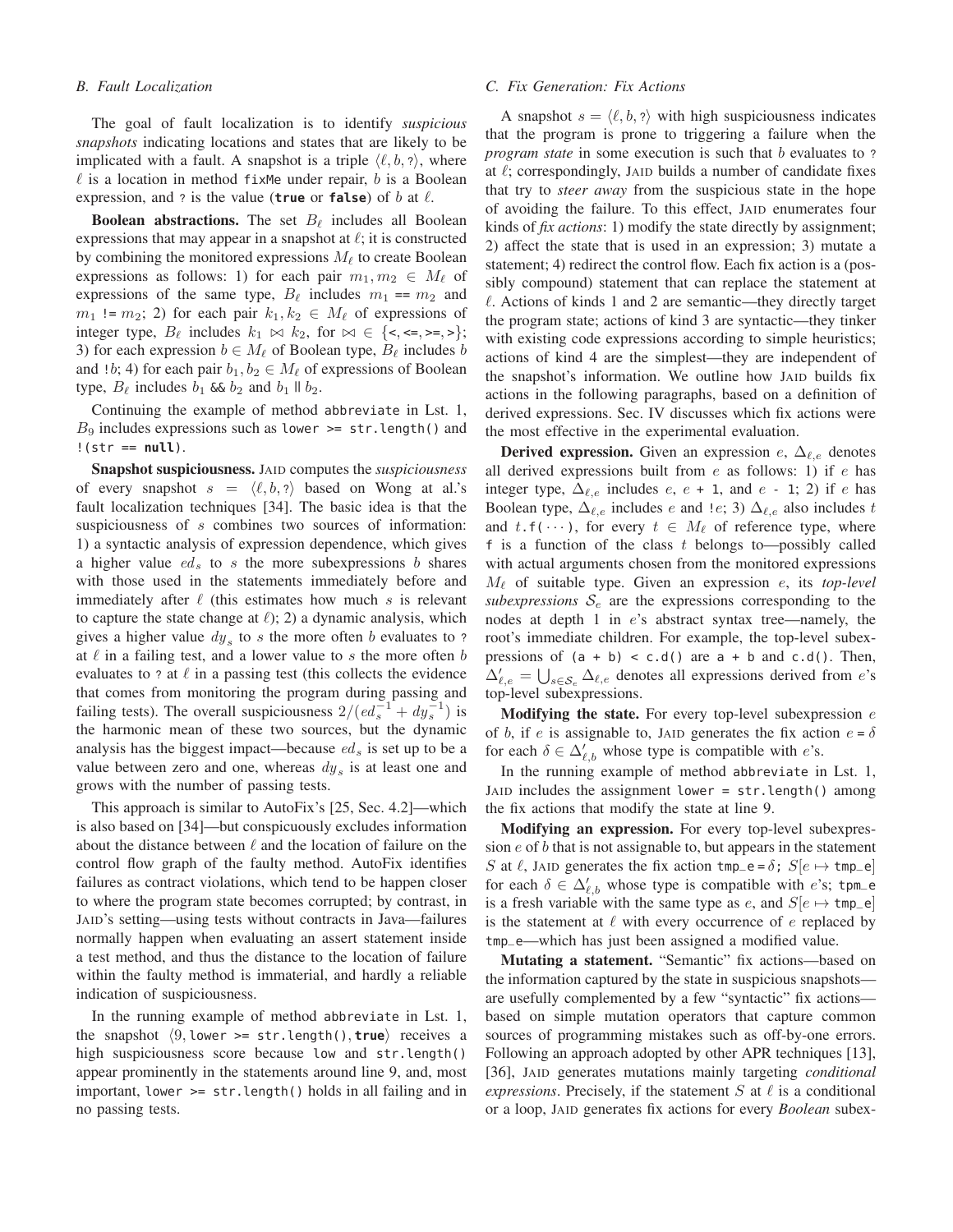pression  $e$  of  $b$  that appears in the conditional's condition or in the loop's exit condition: 1) if  $e$  is a comparison  $x_1 \bowtie x_2$ , for  $\bowtie \in \{\langle \langle \langle \langle \langle \langle \langle \langle \rangle \rangle \rangle \rangle \rangle \rangle \}$  JAID generates the fix action  $S[e \mapsto (x_1 \bowtie' x_2)]$ , for every comparison operator  $\bowtie' \neq \bowtie$ ; 2) JAID also generates the fix actions  $S[e \mapsto \text{true}]$ and  $S[e \mapsto \text{false}]$ , where e is replaced by a Boolean constant. In addition to targeting Boolean expressions, if the statement S at  $\ell$  includes a *method call*  $t \cdot m(a_1, \ldots, a_n)$ , JAID generates the fix action  $S[\mathfrak{m} \mapsto \mathfrak{x}]$ , which calls any applicable method x on the same target and with the same actual arguments as m in s.

Modifying the control flow. Even though fix actions may indirectly change the control flow by modifying the state or a branching condition, a number of bugs require abruptly redirecting the control flow. To achieve this, JAID also generates the following fix actions independent of the snapshot information: 1) if method fixMe is a procedure (its return type is **void**), JAID generates the fix action **return**; 2) if method fixMe is a function, JAID generates the fix action **return** e, for every basic expression of suitable type available at  $\ell$ ; 3) if  $\ell$  is a location inside a loop's body, JAID generates the fix action **continue**.

# *D. Fix Generation: Candidate Fixes*

Each fix action—built by JAID as described in the previous section—is a statement that modifies the program behavior at location  $\ell$  in a way that avoids the state implicated by some suspicious snapshot  $s = \langle \ell, b, ? \rangle$ . In most cases, a fix action should not be injected into the program under repair  $unconditionally$ , but only when state  $b$  is actually reached during a computation. A conditional execution would leave program behavior unchanged in most cases, and only address the failing behavior when it is about to happen.

To implement such conditional change of behavior, JAID uses the *schemas* in Fig. 2 to insert fix actions into the method fixMe under repair at location  $\ell$ . First, JAID instantiates every applicable schema with each fix action action; in addition to the fix action, schemas include the statement oldStatement at location  $\ell$  in the faulty fixMe, and the condition suspicious, which is  $b == ?$  as determined by the snapshot's abstract state. Then, JAID builds *fix candidates* by *replacing* the statement at  $\ell$  in fixMe by each instantiated schema.<sup>2</sup>

Continuing the running example of method abbreviate in Lst. 1, one of the fix candidates consists of the fix action lower = str.length() instantiating schema B: the action is executed only if lower  $>=$  str. length() (from the suspicious snapshot), whereas the existing statement at line 9, as well as the rest of method fixMe, is unchanged by the fix.

Two of the five schemas currently used by JAID to build fix candidates inject the fix action unconditionally. On the other hand, different fix actions may determine semantically equivalent fixes when instantiated. JAID performs a lightweight redundancy elimination, based on simple syntactic rules such

| action:<br>oldStatement:                                               | $if$ (suspicious) {<br>action:<br>oldStatement:   | <b>if</b> (!suspicious) {<br>oldStatement: |  |  |  |
|------------------------------------------------------------------------|---------------------------------------------------|--------------------------------------------|--|--|--|
| Listing 4. Schema A                                                    | Listing 5. Schema B                               | Listing 6. Schema C                        |  |  |  |
| <b>if</b> (suspicious) {<br>action:<br>$\}$ else $\{$<br>oldStatement: | // oldStatement<br>action:<br>Listing 8. Schema E |                                            |  |  |  |

Listing 7. Schema D

Fig. 2. Schemas used by JAID to build candidate fixes

```
// class being repaired
class FC {
   U fixMe<sub>-</sub>(T<sub>1</sub> a<sub>1</sub>, T<sub>2</sub> a<sub>2</sub>, ...) throws IllegalStateException {
      switch (Session.getActiveFixId()) {
        case 0: return fixMe(a<sub>1</sub>, a<sub>2</sub>, ...); // call faulty method
        case 1: return fixMe_1(a1, a2, ...); // call fix candidate 1
        .
        .
        .
        case n: return fixMe_n(a1, a2, ...); // call fix candidate n
        default: throw new IllegalStateException();
     }
   }
}
```
Listing 9. How multiple fix candidates are woven into a single class.

as that  $x == y$  is equivalent to  $\lvert (x != y) \rvert$ . In future work, we plan to introduce a more aggressive redundancy elimination, for example as done in related work [32].

#### *E. Fix Validation*

Even if JAID builds candidate fixes based on a semantic analysis of the program state during passing vs. failing tests, the candidate fixes come with no guarantee of satisfying the tests. To ascertain which candidates are suitable, a fix validation process, which follows fix generation, runs all tests  $T$  that exercise the faulty method fixMe against each generated candidate fix. Candidate fixes that pass all tests  $T$  are classified as *valid* (also "test-suite adequate" [19]) and retained; other candidates, which fail some tests, are discarded—as they do not fix the fault, they introduce a regression, or both.

In the example of method abbreviate in Lst. 1, the fix candidates **if** (lower >= str.length) lower = str.length() passes validation, since it fixes the fault and introduces no regression error.

Since JAID commonly generates a large number of candidate fixes for each fault, validation can take up a very large time spent compiling and executing tests, which may ultimately impair the scalability of JAID's APR. To curtail the time spent compiling, JAID deploys a simple form of dependency injection. All candidate fixes for a method fixMe become members of fixMe's enclosing class FC: candidate fix number k becomes a method fixMe\_k with signature the same as fixMe's. Then, as shown in Lst. 9, a method fixMe\_—also with the same signature—dispatches calls to any of the candidate fixes based on the value returned by static method getActiveFixId() of

<sup>&</sup>lt;sup>2</sup>Since each fix generated by JAID combines one fix action and one schema, it adds at most 5 new lines of codes to a patched method.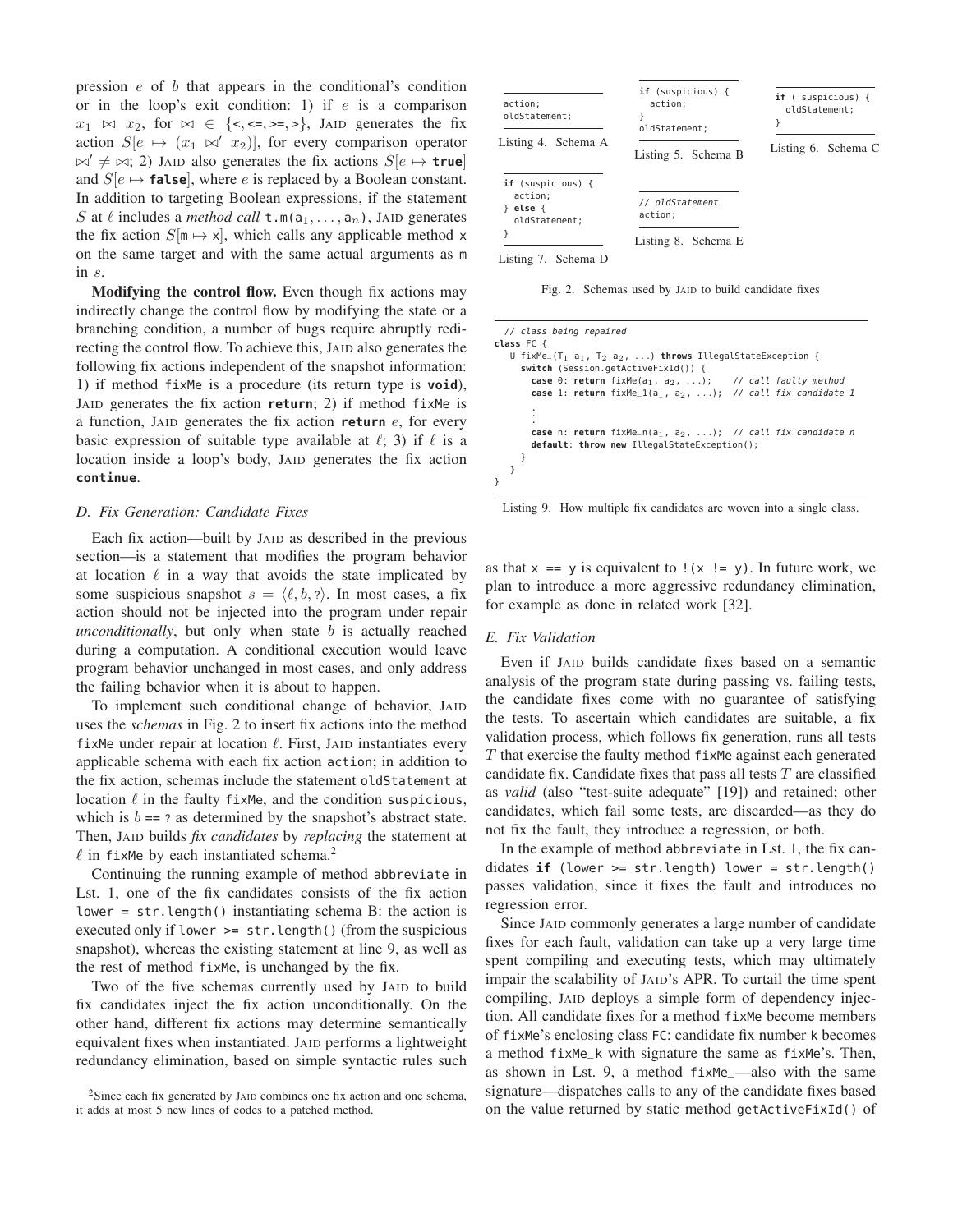class Session, which supplies the dependency. This scheme only requires one compilation per method under repair, thus significantly cutting down validation time.

# *F. Fix Ranking*

Like most APR techniques, JAID's process is based on heuristics and driven by a finite collection of tests, and thus is ultimately *best effort*: a valid fix may still be incorrect, passing all available tests only because the tests are incomplete pieces of specification. JAID addresses this problem by *ranking* valid fixes using the same heuristics that underlies fault localization. Every fix includes one fix action, which was derived from a snapshot  $s$ ; the higher the suspiciousness of  $s$ , the higher the fix is ranked; fixes derived from the same snapshot are ranked in order of generation, which means that "semantic" fixes (modifying state or expressions) appear before "syntactic" fixes (mutating statements or modifying the control flow), and fixes of the same kind are enumerated starting from the syntactically simpler ones.

When the ranking heuristics works, the user only inspects few top-ranked fixes to assess their correctness and whether they can be deployed into the codebase. The experimental evaluation in Sec. IV comments on the effectiveness of JAID's ranking heuristics.

# IV. EXPERIMENTAL EVALUATION

We evaluate the effectiveness of JAID on DEFECTS4J [9], a large curated collection of faults and programmer-written fixes from real-world Java projects. This choice also enables us to quantitatively compare the results of JAID's evaluation to most state-of-the-art tools for APR of Java programs—which have also targeted DEFECTS4J in their experiments.

#### TABLE I

The bugs in DEFECTS4J: for each PROJECT in DEFECTS4J, how many thousands of lines of code (KLOC) and tests (TESTS) it includes, how many BUGS it includes in total, and how many were SELECTED for our experiments.

|              | PROJECT                  |     |       |     | KLOC TESTS BUGS SELECTED |
|--------------|--------------------------|-----|-------|-----|--------------------------|
| <b>Chart</b> | <b>JFreechart</b>        | 96  | 2205  | 26  | 12.                      |
|              | Closure Closure Compiler | 90  | 7927  | 133 | 56                       |
| Lang         | Apache Commons-Lang      | 22  | 2245  | 65  | 22                       |
| Math         | Apache Commons-Math      | 85  | 3602  | 106 | 42                       |
| Time         | Joda-Time                | 27  | 4130  | 27  | 6                        |
|              | TOTAL                    | 320 | 20109 | 357 | 138                      |

## *A. Subjects*

Our experiments target revision #a910322b of DEFECTS4J, which includes 357 bugs in 5 projects: Chart (26 bugs), Closure (133 bugs), Lang (65 bugs), Math (106 bugs), and Time (27 bugs). Each bug in DEFECTS4J has a unique identifier, corresponds to two versions—buggy and fixed (by a programmer)—of the code (which may span multiple methods or even multiple files), and is accompanied by some programmer-written unit tests that exercise the code—in particular, at least one test triggers a failure on the buggy version. In the following, if  $k$  is the identifier of a bug in DEFECTS4J,  $\beta_k$  denotes the buggy version of the code corresponding to bug  $k$ ,  $\phi_k$  denotes the code of the programmer-fixed version of  $\beta_k$ , and  $T_k$  denotes the tests accompanying k.

The bugs included in DEFECTS4J are a representative sample of real-world bugs, and as such they include several that admit simple fixes, as well as several others that require sweeping changes to different parts of a project. In order to focus the experiments on the bugs that have a chance of being in JAID's purview, we selected a subset of all bugs  $k$  that satisfy the following criteria: 1) the programmer-written fix  $\phi_k$  only modifies Java executable code—no other artifacts like configuration files or compilation scripts; 2) the programmer-written fix  $\phi_k$  modifies no more than 5 consecutive lines of code and no more than 4 statements with respect to  $\beta_k$  (as reported by the ChangeDistiller tool [8]); 3) the bug is reproducible: at least one test in  $T_k$  fails on  $\beta_k$ , and all tests in  $T_k$  pass on  $\phi_k$ . A total of 138 bugs satisfy these criteria; these are the subjects of our experiments with JAID. Tab. I shows the size of and the number of bugs in each DEFECTS4J project among our experimental subjects.

## *B. Research Questions*

Our evaluation addresses research questions in different areas:

- Effectiveness: How many bugs can JAID fix?
- Performance: How much time does JAID take?
- Design: Which components of JAID's are the most important for effectiveness?
- Comparison: How does JAID compare to other APR techniques for Java?

## *C. Setup*

Since JAID ranks all generated snapshots according to their suspiciousness (see Sec. III-B), and depends on the ranking to guide the following stages, setting an arbitrary cutoff time may prevent from generating a complete ranking. Instead, we limit the search space in our experiments by configuring JAID so that it uses at most 1500 snapshots in order of suspiciousness;<sup>3</sup> then, the following stages (Fig. 1) all run to completion.

Each experiment targets one bug  $k$  in DEFECTS4J, and runs JAID on buggy code  $\beta_k$  using the tests  $T_k$ ; the output is a ranked list of valid fixes for the bug. We manually inspect the top 50 fixes in order of ranking to determine which are *correct*; if all 50 fixes are incorrect, we continue the manual inspection of the other fixes and stop when we find a correct one, or no more valid fixes are available. We classify a fix as correct only if it is *semantically equivalent* to the programmer-written fix  $\phi_k$  in DEFECTS4J. This is a high bar for correctness, which provides strong confidence that a fix is high-quality enough to be deployable.

All the experiments ran on a cloud infrastructure, with each run of JAID using exclusively one virtual machine instance, configured to use one core of an Intel Xeon Processor E5- 2630 v2, 8 GB of RAM, Ubuntu 14.04, and Oracle's Java

 $3$ The number 1500 was chosen heuristically.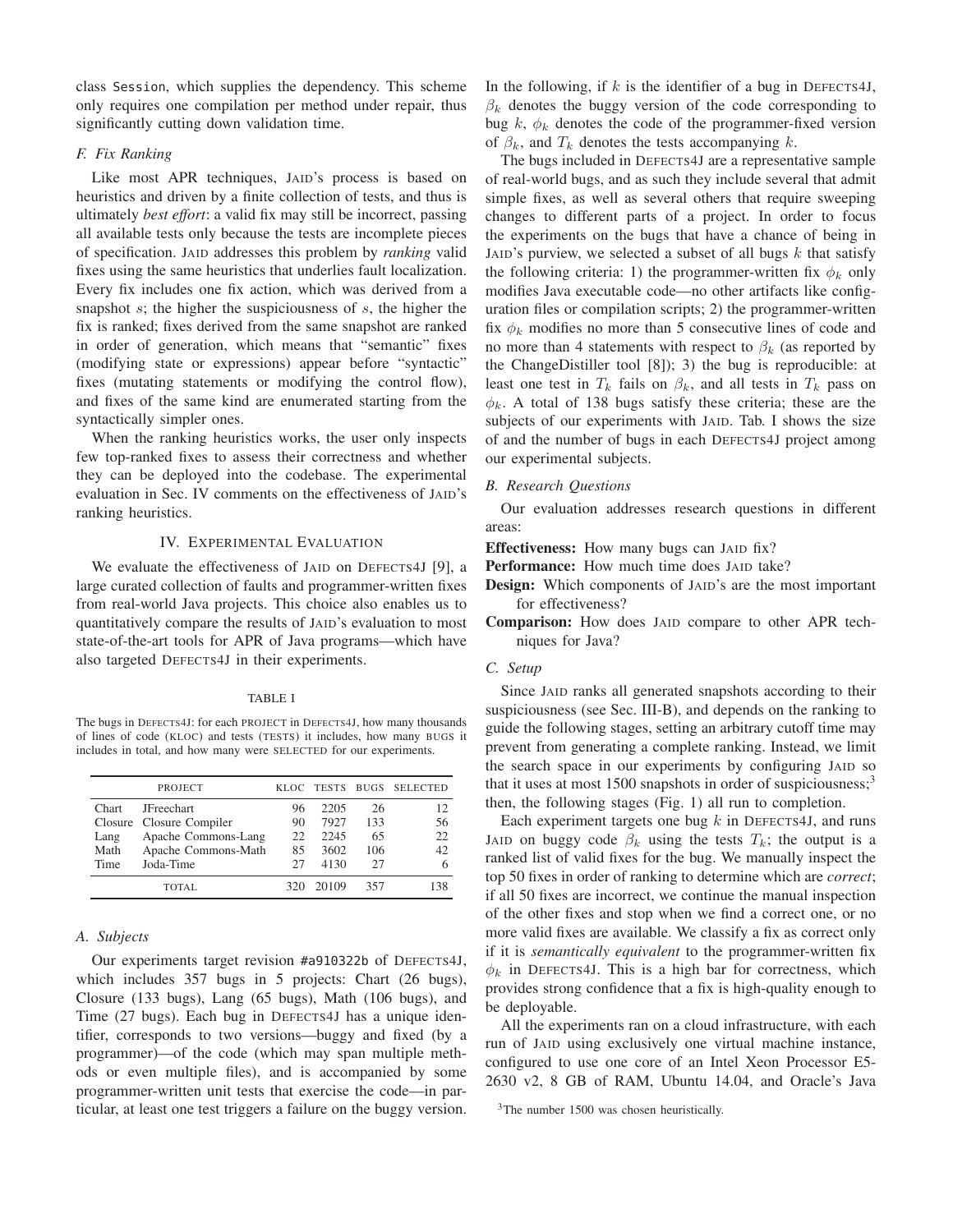JDK 1.8. In this section, averages are measured using the median by default, with exceptions explicitly pointed out.

Other tools for Java APR. We quantitatively compare JAID to all other available tools for APR of Java programs that have also used DEFECTS4J in their evaluations: $4$  1) jGenProg is the implementation of GenProg [14], [33]—which works on C—for Java programs; we refer to jGenProg's evaluation in [19]; 2) jKali is the implementation of Kali [28]—which works on C—for Java programs; we refer to jKali's evaluation in [19]; 3) Nopol focuses on fixing Java conditional expression; we refer to Nopol's evaluation in [19]; 4) xPAR is a reimplementation of PAR [12]—which is not publicly available—discussed in [13] and [35]; 5) HDA implements the "history-driven" technique of [13]; 6) ACS implements the "precise condition synthesis" of [35].

Experiments with APR tools often target a different subset of DEFECTS4J that is amenable to the technique being evaluated. Comparing the number and kinds of fixed bugs among tools remains meaningful, because bugs that are excluded a priori from an evaluation can normally be considered beyond a tool's current capabilities.

#### *D. Results*

Effectiveness. JAID was able to produce valid fixes for the 31 bugs of DEFECTS4J listed in Tab. II. More significant, it produced *correct* fixes—equivalent to those written by programmers—for 25 of these bugs (integer RANK in Tab. II). This indicates that JAID is applicable to realistic code and, when it runs successfully, it often produces fixes of high quality. As we discuss in more detail below, the number of correctly fixed bugs is on par with, or above, the state of the art of Java APR techniques.

Unsurprisingly, JAID produces fixes that tend to be small in size: 1.7 lines of code changes per valid fix on average. This is a result of its fix generation process, which is based on state-based information, targets simple fix actions, and then sharpens their precision by injecting them into the code using conditional schemas.

When it is successful, JAID often produces a significant number of valid fixes—39 per fixed bug on average in our experiments—and a much smaller number of correct fixes—1 per fixed bug on average in our experiments—which all are semantically equivalent. In JAID's output for the 25 bugs that were correctly fixed, the median position of the first correct fix in the list of all valid fixes was 6 (from the top); for 15 bugs that JAID correctly fixed, a correct fix appears among the top-10 valid ones in order of ranking; for 9 bugs it appears at the top position. These results indicate the importance of ranking to ensure that the correct fixes are easier to spot among several valid but incorrect ones. For 10 bugs, the correct fix appears further down in the output list; in 6 of these cases, the correct fix turns out to be a "syntactic" one, but several valid, incorrect "semantic" fixes are generated and ranked higher.

4We ascertained that the version of DEFECTS4J used in our experiments does not differ substantially from those used in the other tools' experiments; in particular, all bugs analyzed by JAID were also available to the other tools. This suggests that improving the precision of ranking may benefit from mining additional information about common features of programmer-written fixes, as done by HDA and ACS.

JAID can correctly fix even 4 bugs that include only one failing test (and no passing tests), ranking the correct fix first in two cases. These results showcase how JAID can be successful at mitigating the baneful problem of overfitting.

Performance. As shown in Tab. II, JAID runs in 119.5 minutes per bug on average (median, whereas the mean running time is 355.1 minutes). JAID is unsurprisingly significantly slower than tools based on constraint solving and other symbolic techniques; for example, Nopol takes around 22 minutes per bug on average—on what, we assume, is comparable hardware. They are, however, in line with other APR techniques mainly based on dynamic analysis, such as jGenProg which takes about one hour per bug.

Looking more closely into how much time each stage of JAID takes, it is clear that *validation* is by far the most time consuming: fault localization takes 2.7% of the median time per bug, fix generation takes 0.5%, and fix validation takes 92.8%. Validation time tends to be proportional to the number of available tests, and to the number of fix candidates—which, in turn, is proportional to the number of snapshots that are actually analyzed. The approach outlined in Sec. III-E still helps save a significant amount of compilation time; as future work, we plan to further improve the performance of validation by running multiple concurrent instances on the same JVM.

Design. Which of the fix actions and schemas are the most useful to build correct fixes? Regarding fix actions, we distinguish three kinds: 1) s for actions modifying the state or an expression—"semantic" actions that are built on JAID's rich state-based abstractions; 2)  $m$  for actions mutating a statement—"syntactic" actions that correct common errors and are commonly used in APR systems; 3)  $c$  for actions modifying the control-flow—"terminating" actions that can still have a significant impact on program behavior. JAID uses all three kinds of actions, with similar frequencies, in correct fixes, which indicates that they are largely complementary and all contribute to JAID's effectiveness.

The five fix schemas of Fig. 2, which JAID uses to inject a fix action into the method under repair, also all feature in correct fixes. This suggests that both conditional and unconditional applications are required to target a wide choice of bugs.

Comparison: correct fixes. Tab. III compares JAID to



Fig. 3. Number of bugs correctly fixed by each of the main APR tool.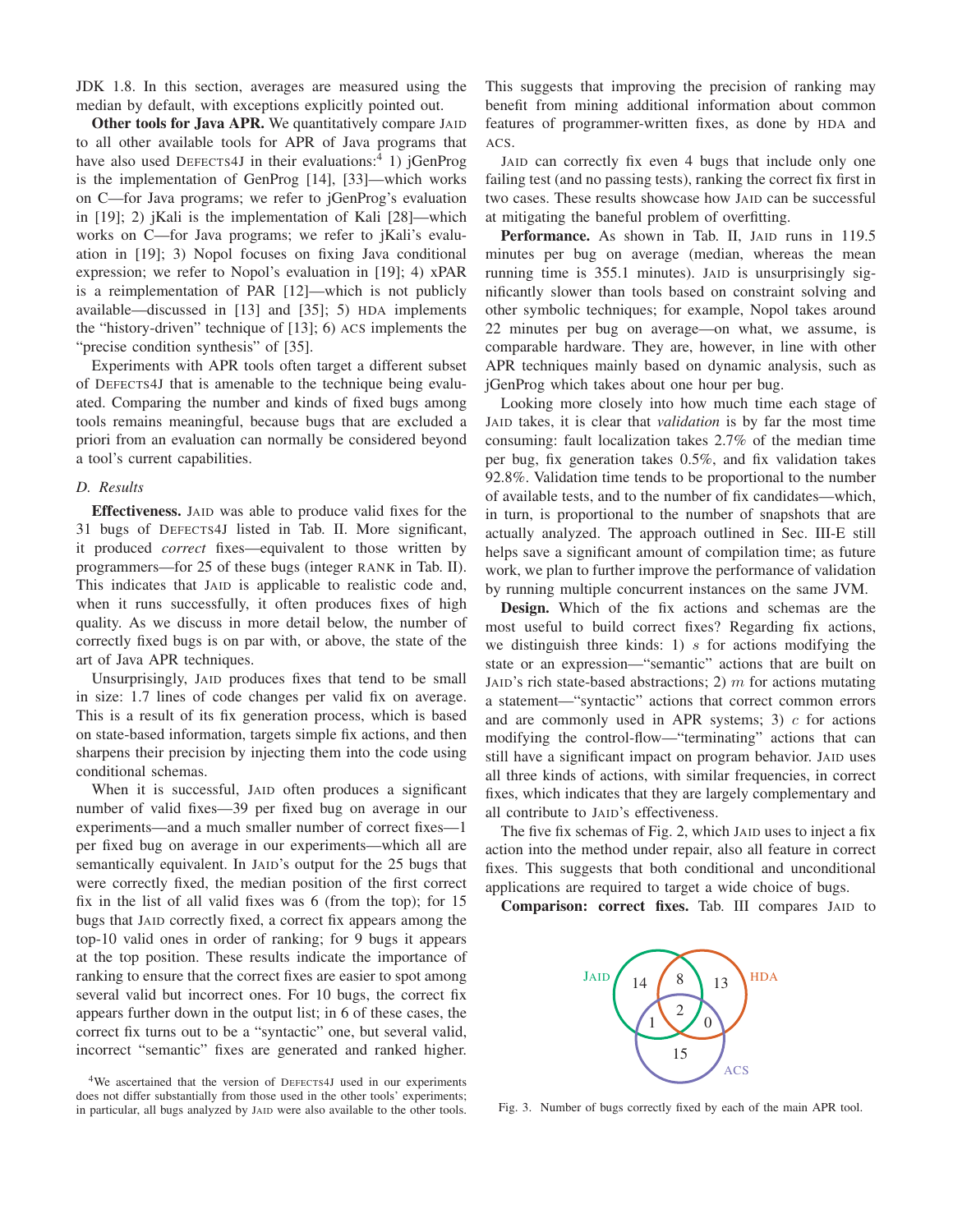#### TABLE II

Summary of the experimental results. For every bug (BUG ID k) that JAID fixed with a valid fix: the lines of code (LOC) of the method under repair; how many tests (TESTS), Passing and Failing, exercise the method under repair; the number of suspicious SNAPshots that are analyzed (capped at 1500); the number of CANDidate fixes that undergo validation; the mean SIZE, in lines of code changes, of a valid fix; the total number of VALID fixes; the number of CORRECT fixes among the top 50 valid fixes; the position of the first correct fix in ranking order (RANK); the TOTAL running time in minutes, and the breakdown into time for fault Localization, fix Generation, and fix Validation; the kinds of ACTIONS ( $s$  for state- and expression-modifying actions,  $m$  for mutation actions, and c for control-flow actions, see Sec. III-C), and the kinds of SCHEMAS (see Fig. 2) used in correct fixes.

|               |          |                | <b>TESTS</b>   |                |             | <b>GENERATION</b> | <b>FIXES</b> |                | TIME             |                          |              |       |     |        |                          |                          |
|---------------|----------|----------------|----------------|----------------|-------------|-------------------|--------------|----------------|------------------|--------------------------|--------------|-------|-----|--------|--------------------------|--------------------------|
| <b>BUG ID</b> | $\kappa$ | LOC            | $\mathbf{P}$   | F              | <b>SNAP</b> | CAND              | <b>SIZE</b>  | <b>VALID</b>   | CORRECT          | <b>RANK</b>              | <b>TOTAL</b> | L     | G   | V      | <b>ACTIONS</b>           | <b>SCHEMAS</b>           |
| Chart         | 1        | 32             | 37             | 1              | 791         | 3762              | 1.5          | 536            | $\mathbf{0}$     | 84                       | 54.1         | 1.0   | 1.5 | 51.6   | m                        | E                        |
| Chart         | 24       | 6              | $\theta$       | 1              | 813         | 2476              | 1.5          | $\overline{2}$ | $\overline{2}$   | 1                        | 16.8         | 0.3   | 0.2 | 16.3   | $\boldsymbol{s}$         | A, B                     |
| Chart         | 26       | 108            | 23             | 22             | 1500        | 2018              | 1.7          | 82             | 3                | 1                        | 53.6         | 10.3  | 4.7 | 38.6   | c, s                     | B.E                      |
| Chart         | 9        | 38             | $\mathbf{1}$   | $\mathbf{1}$   | 1500        | 5991              | 1.8          | 52             | $\mathfrak{2}$   | 43                       | 72.2         | 2.6   | 0.8 | 68.8   | $\boldsymbol{s}$         | E                        |
| Closure       | 125      | 15             | 538            | 1              | 154         | 517               | 1.9          | 98             | $\mathbf{0}$     | $\qquad \qquad -$        | 131.3        | 9.7   | 0.0 | 121.6  | $\qquad \qquad -$        | -                        |
| Closure       | 126      | 95             | 71             | $\overline{2}$ | 1500        | 4583              | 1.9          | 425            | $\mathbf{0}$     | 93                       | 601.4        | 6.0   | 0.5 | 594.9  | m                        | E                        |
| Closure       | 18       | 122            | 2096           | 1              | 1000        | 9215              | 1.0          | 9              | 1                |                          | 1367.1       | 449.5 | 5.8 | 911.8  | $\boldsymbol{m}$         | E                        |
| Closure       | 31       | 122            | 2037           | 1              | 1500        | 14464             | 1.0          | 9              | 1                | 8                        | 1440.1       | 448.4 | 6.9 | 984.7  | $\boldsymbol{m}$         | E                        |
| Closure       | 33       | 27             | 259            | 1              | 1500        | 4484              | 1.5          | 2720           | $\overline{c}$   |                          | 258.0        | 6.5   | 0.1 | 251.4  | $\overline{c}$           | B                        |
| Closure       | 40       | 46             | 305            | $\overline{2}$ | 871         | 5243              | 1.0          | $\overline{4}$ | $\overline{4}$   | 1                        | 119.5        | 8.1   | 0.6 | 110.9  | $\boldsymbol{m}$         | E                        |
| Closure       | 5        | 98             | 56             | 1              | 1500        | 25816             | 1.5          | $\overline{2}$ | $\mathbf{0}$     | $\overline{\phantom{m}}$ | 975.9        | 6.0   | 3.7 | 966.2  | ÷,                       | $\qquad \qquad -$        |
| Closure       | 62       | 45             | 45             | $\overline{2}$ | 1500        | 7138              | 1.0          | 87             | 1                | 31                       | 126.7        | 6.8   | 1.1 | 118.8  | m                        | E                        |
| Closure       | 63       | 45             | 45             | $\overline{2}$ | 1500        | 7138              | 1.0          | 87             | 1                | 31                       | 127.1        | 6.7   | 1.1 | 119.3  | $\boldsymbol{m}$         | E                        |
| Closure       | 70       | 19             | 2337           | 5              | 393         | 2359              | 1.0          | 5              | 5                | 1                        | 70.4         | 31.1  | 0.2 | 39.1   | m                        | E                        |
| Closure       | 73       | 70             | 482            | 1              | 1500        | 11472             | 1.0          | 1              | 1                |                          | 473.4        | 165.1 | 2.5 | 305.8  | m                        | E                        |
| Lang          | 24       | 102            | $\mathbf{0}$   | 1              | 1500        | 51872             | 1.0          | $\overline{2}$ | $\boldsymbol{0}$ | $\overline{\phantom{0}}$ | 2228.6       | 1.2   | 7.2 | 2220.1 | $\overline{\phantom{0}}$ | $\overline{\phantom{0}}$ |
| Lang          | 33       | 11             | $\theta$       | 1              | 150         | 792               | 2.1          | $\overline{7}$ | 7                | 1                        | 11.0         | 3.3   | 0.1 | 7.7    | c, s                     | C.D.B                    |
| Lang          | 38       | 6              | 33             | 1              | 328         | 1363              | 1.7          | 28             | 4                | 4                        | 10.7         | 1.0   | 0.1 | 9.6    | $\boldsymbol{s}$         | A, B                     |
| Lang          | 39       | 126            | 1              | 1              | 1500        | 11702             | 2.1          | 39             | $\overline{0}$   | $\overline{\phantom{m}}$ | 408.2        | 10.7  | 3.7 | 393.9  | $\qquad \qquad -$        | $\overline{\phantom{0}}$ |
| Lang          | 45       | 37             | $\mathbf{0}$   | $\mathbf{1}$   | 1500        | 7173              | 1.9          | 68             | $\overline{c}$   | 34                       | 105.1        | 0.7   | 0.6 | 103.9  | $\boldsymbol{s}$         | B                        |
| Lang          | 51       | 51             | $\mathbf{0}$   | 1              | 959         | 8514              | 1.7          | 424            | 1                | 46                       | 188.4        | 0.3   | 0.8 | 187.3  | $\overline{c}$           | B                        |
| Lang          | 55       | 6              | $\overline{4}$ | 1              | 21          | 170               | 2.0          | 15             | 1                | 6                        | 3.6          | 0.4   | 0.0 | 3.2    | $\boldsymbol{s}$         | $\mathsf{C}$             |
| Lang          | 61       | 27             | 7              | $\overline{2}$ | 1500        | 18289             | 1.0          | $\overline{4}$ | $\mathbf{0}$     | $\qquad \qquad -$        | 327.0        | 0.5   | 1.7 | 324.7  | $\overline{\phantom{a}}$ | -                        |
| Math          | 105      | $\overline{2}$ | 8              | $\mathbf{1}$   | 64          | 1478              | 2.0          | 139            | $\boldsymbol{0}$ | $\qquad \qquad -$        | 9.2          | 0.2   | 0.1 | 9.0    | $\overline{\phantom{a}}$ | -                        |
| Math          | 32       | 52             | 6              | 1              | 1500        | 2997              | 1.0          | 5              | 1                | 4                        | 37.5         | 1.7   | 0.4 | 35.4   | $\boldsymbol{s}$         | E                        |
| Math          | 5        | 22             | 5              | 1              | 162         | 1426              | 2.0          | 61             | 3                | 1                        | 11.3         | 0.5   | 0.1 | 10.8   | $\overline{c}$           | B                        |
| Math          | 50       | 125            | 3              | 1              | 1500        | 37848             | 1.5          | 1101           | 3                | 28                       | 1502.6       | 23.4  | 7.6 | 1471.5 | s, c, m                  | E.C.D                    |
| Math          | 53       | 5              | 19             | 1              | 246         | 2010              | 2.0          | 10             | $\mathfrak{2}$   | 6                        | 19.0         | 3.2   | 0.1 | 15.7   | $\overline{c}$           | B                        |
| Math          | 80       | 15             | 16             | 1              | 1500        | 9526              | 1.9          | 3877           | $\mathbf{0}$     | 1366                     | 156.7        | 0.5   | 0.9 | 155.2  | $\overline{s}$           | B, A                     |
| Math          | 82       | 15             | 13             | 1              | 436         | 1707              | 1.9          | 13             | 1                | 9                        | 33.1         | 3.0   | 0.1 | 30.0   | m                        | E                        |
| Math          | 85       | 43             | 12             | 1              | 1500        | 2922              | 1.7          | 709            | $\mathbf{0}$     | 247                      | 68.3         | 1.2   | 0.2 | 66.9   | m                        | E                        |
| <b>MEDIAN</b> |          | 38             | 16             | 1              | 1500        | 4583              | 1.7          | 39             | 1                | 6                        | 119.5        | 3.2   | 0.6 | 110.9  |                          |                          |

#### TABLE III

A comparison of APR techniques on bugs in DEFECTS4J. This paper's JAID is compared to ACS, HDA, xPAR, jGenProg, and jKali. For each tool, the table reports the number of bugs that were fixed with a VALID fix; the number of bugs that were fixed with a CORRECT fix (among ANY of those outputed by the tool, only among the TOP-10 POSITIONS in the output, and only in the FIRST POSITION in the output); and the resulting PRECISION (CORRECT/VALID) and RECALL (CORRECT/357, where 357 is the total number of bugs in DEFECTS4J). Question marks represent data not available for a tool.

|            |              |         | <b>ANY POSITION</b> |        |         | TOP-10 POSITIONS |        | <b>FIRST POSITION</b> |           |        |  |
|------------|--------------|---------|---------------------|--------|---------|------------------|--------|-----------------------|-----------|--------|--|
| TOOL       | <b>VALID</b> | CORRECT | <b>PRECISION</b>    | RECALL | CORRECT | PRECISION        | RECALL | CORRECT               | PRECISION | RECALL |  |
| JAID       | 31           | 25      | 80.6                | 7.0    | 15      | 48.4             | 4.2    |                       | 29.0      | 2.5    |  |
| ACS        | 23           | 18      | 78.3                | 5.0    | 18      | 78.3             | 5.0    | 18                    | 78.3      | 5.0    |  |
| <b>HDA</b> |              | 23      |                     | 6.4    | 23      |                  | 6.4    | 13                    |           | 3.6    |  |
| Nopol      | 35           |         | 14.3                | 1.4    |         | 14.3             | 1.4    |                       | 14.3      | 1.4    |  |
| $x$ P $AR$ |              |         |                     |        |         |                  | 1.1    |                       |           |        |  |
| jGenProg   | 27           |         | 18.5                | 1.4    |         | 18.5             | 1.4    |                       | 18.5      | 1.4    |  |
| jKali      | 22           |         | 4.6                 | 0.3    |         | 4.6              | 0.3    |                       | 4.6       | 0.3    |  |

six other APR tools for Java. In terms of number of bugs fixed with a correct fix, JAID outperforms all other tools. Note that both runners-up, HDA and ACS, crucially rely on *mining additional information* from other sources: HDA mines frequency information about 3000 bug fixes from 800 popular GitHub projects, whereas ACS searches for predicates in "all open-source projects in GitHub" [35, Sec.III-E]. The implementation of HDA additionally requires fault localization information as part of the input. Thus, both tools use a richer input than just a buggy program and its accompanying unit tests, which indicates that JAID's performance is highly competitive, and arguably improving the state-of-the-art in its own league.

JAID fares very well also in terms of *precision* (fraction of bugs with a valid fix that have a correct fix) and *recall* (percentage of all bugs in DEFECTS4J that have a correct fix). Since different approaches, and different experimental evaluations, deal differently with bugs that admit multiple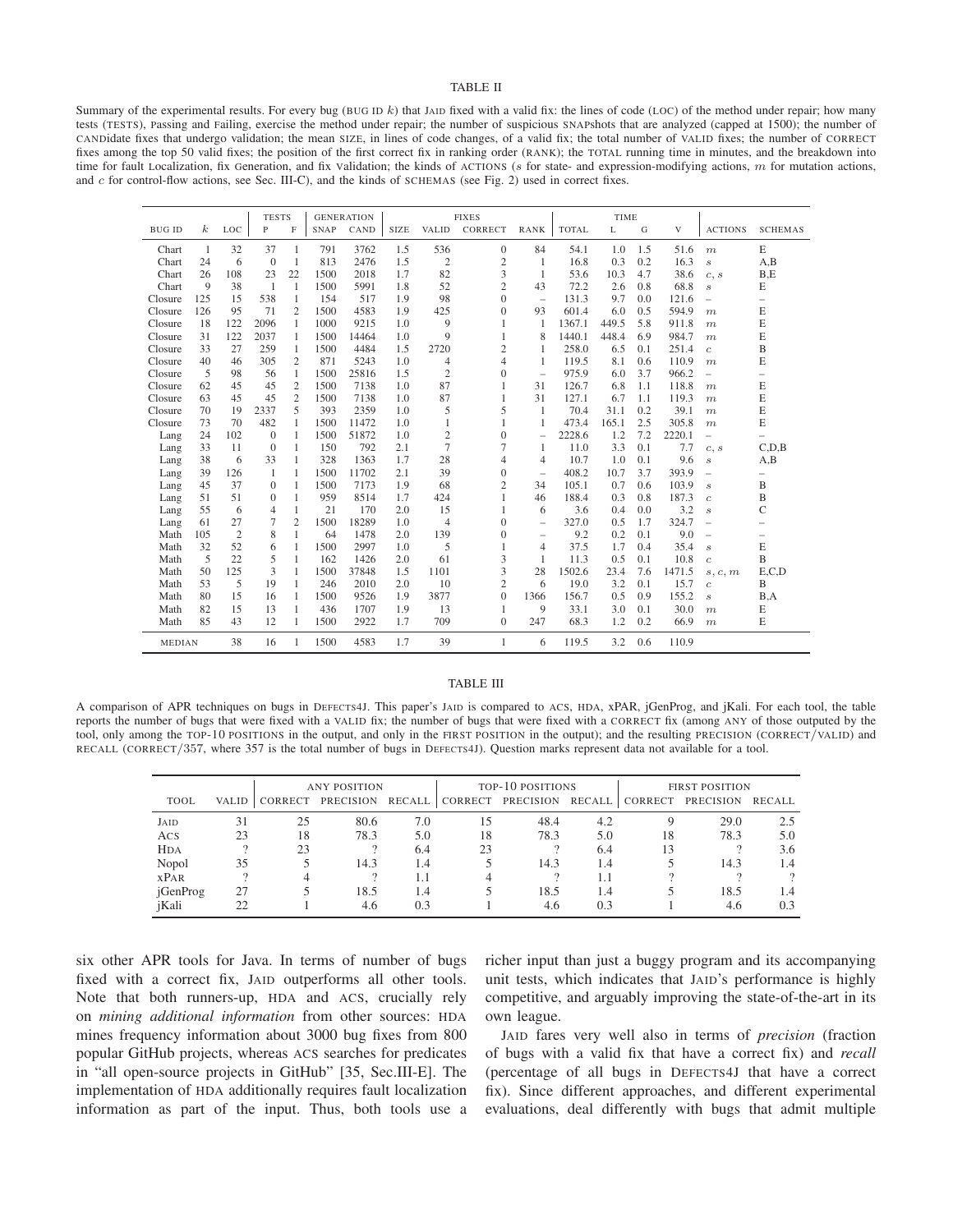valid fixes, we measure three variants of precision and recall: 1) relative to the number of bugs that were correctly fixed by any of the valid fixes, regardless of the correct fix's rank; 2) relative to the number of bugs that were correctly fixed by a fix ranked among the top 10 in a tool's output; 3) relative to the number of bugs that were correctly fixed by a fix ranked first in a tool's output. JAID achieve the best precision<sup>5</sup> and recall if we disregard ranking; and the second-best precision and third-best recall in the other two cases. Again, note that the only tools that outperform JAID rely on additional input information to sharpen their precision and recall.

Comparison: kinds of fixes. Fig. 3 zooms in on the bugs that are correctly fixed by JAID, HDA, and ACS, and shows how many bugs each tool can fix that the others cannot. The tools are mainly *complementary* in the specific bugs they are successful on: JAID fixes 14 bugs that no other tool can fix; HDA fixes 13; and ACS fixes 15.

Among the tools not in Fig. 3: Nopol fixes 2 bugs that no other tool can fix (plus 2 bug also fixed by JAID, and 1 of which also fixed by HDA); jGenProg fixes 1 bug that no other tool can fix (plus 4 bugs also fixed by HDA, 3 of which JAID can also fix); jKali fixes 1 bug that jGenProg, Nopol, HDA and JAID can also fix. These numbers indicate that each technique is successful in its own domain. The complementarity also suggests that *combining* techniques based on mining (such as HDA and ACS) with JAID's techniques is likely to yield further improvements in terms of precision and effectiveness.

Comparison: other tools. We refrain from quantitatively comparing APR tools that target other programming languages—and thus were evaluated on different benchmarks [15]. Nevertheless, just to give an idea, Angelix [22] and Prophet  $[17]^{6}$  achieve a precision of 35.7% and 42.9%, and a recall of 9.5% and 17%, on 105 bugs in the C GenProg benchmark [14]; AutoFix [25]<sup>7</sup> achieves a precision of 59.3% and a recall of 25% on 204 bugs from various Eiffel projects with contracts.

## *E. Threats to Validity*

Construct validity indicates whether the measures used in the experiments are suitable. We classify a fix as *correct* if it is semantically equivalent to a programmer-written fix. Since we assess semantic equivalence manually, different programmers may provide different assessments; to mitigate this threat, we were conservative in evaluating equivalence—if a fix does not clearly produce the same behavior as the fix in DEFECTS4J for the same bug, we classify it as incorrect. This approach is consistent with what done by other researchers. A more detailed analysis of patch correctness belongs to future work.

We measured, and compared, precision and recall relative to *all bugs* in DEFECTS4J, even if most APR techniques including JAID—only run experiments on a subset of the bugs whose features have a chance of being fixable. Using the largest possible denominator ensures that measures are

6Valid fixes are called "plausible" in [17].

comparable between different tools, and is consistent with the ultimate ambition of developing APR techniques that are as widely applicable as possible.

Tools, and their experimental evaluations, often differ in how they deal with multiple valid fixes for the same bugs. In the tool comparison, we counted all correct fixes generated by each tool that were reported in the experiments, and we reported separate measures of precision according to how many valid fixes are inspected. This gives a nuanced picture of the results, which must however be taken—as usual—with a grain of salt: different tools may focus on achieving a better ranking vs. correctly fixing more bugs, and we do not imply that there is one universal measure of effectiveness. Anyway, our evaluation is widely applicable—including to papers that may not detail this aspect—and is in line with what done in other evaluations [14], [17], [25], [28], [29].

Internal validity indicates whether the experimental results soundly support the findings. Comparing the performance running time, in particular—of different APR techniques is a particularly delicate matter because of a number of confounding factors. First of all, the experiments should all run on the same hardware and runtime environment, using comparable configurations (e.g., in terms of timeouts). Techniques using randomization, such as jGenProg, require several repeated runs to get to quantitative results that are representative of a typical run [1]. Some techniques, such as ACS and HDA, rely on a time-consuming preprocessing stage that mines code repositories (and is crucial for effectiveness), and hence it is unclear how to appropriately compare them to techniques, such as JAID, that do not depend on this auxiliary information. Fault localization is also an input to HDA's main algorithm. In all, we used standard, clearly specified settings for the experiments with JAID, and we relied on the overall results—in terms of correct fixes—reported in other tools' experiments. In contrast, we refrained from qualitatively compare tools in measures of performance, which depend more sensitively on having a controlled experimental setup, and which we therefore leave to future work.

External validity indicates whether the experimental findings generalize. The DEFECTS4J dataset is a varied collection of bugs, carefully designed and maintained to support realistic and sound comparisons of the effectiveness of all sorts of analyses based on testing and test-case generation; it has also become a de facto standard to evaluate APR techniques for Java. These characteristics mitigate the risk that our experiments overfit the subjects. As future work, we plan to run JAID on other open-source Java projects; we see no intrinsic limitations that would prevent JAID from working reliably on different projects as well.

# V. RELATED WORK

Automated program repair has become a bustling research area in the course of just a few years. The first APR techniques [2], [33] used genetic algorithms to search the space of possible fixes for a valid one. GenProg [33] pioneered the "generate-and-validate" approach, where many plausible

<sup>&</sup>lt;sup>5</sup>The precision of HDA is not reported in [13].

<sup>&</sup>lt;sup>7</sup>Correct fixes are called "proper" in [25], [26].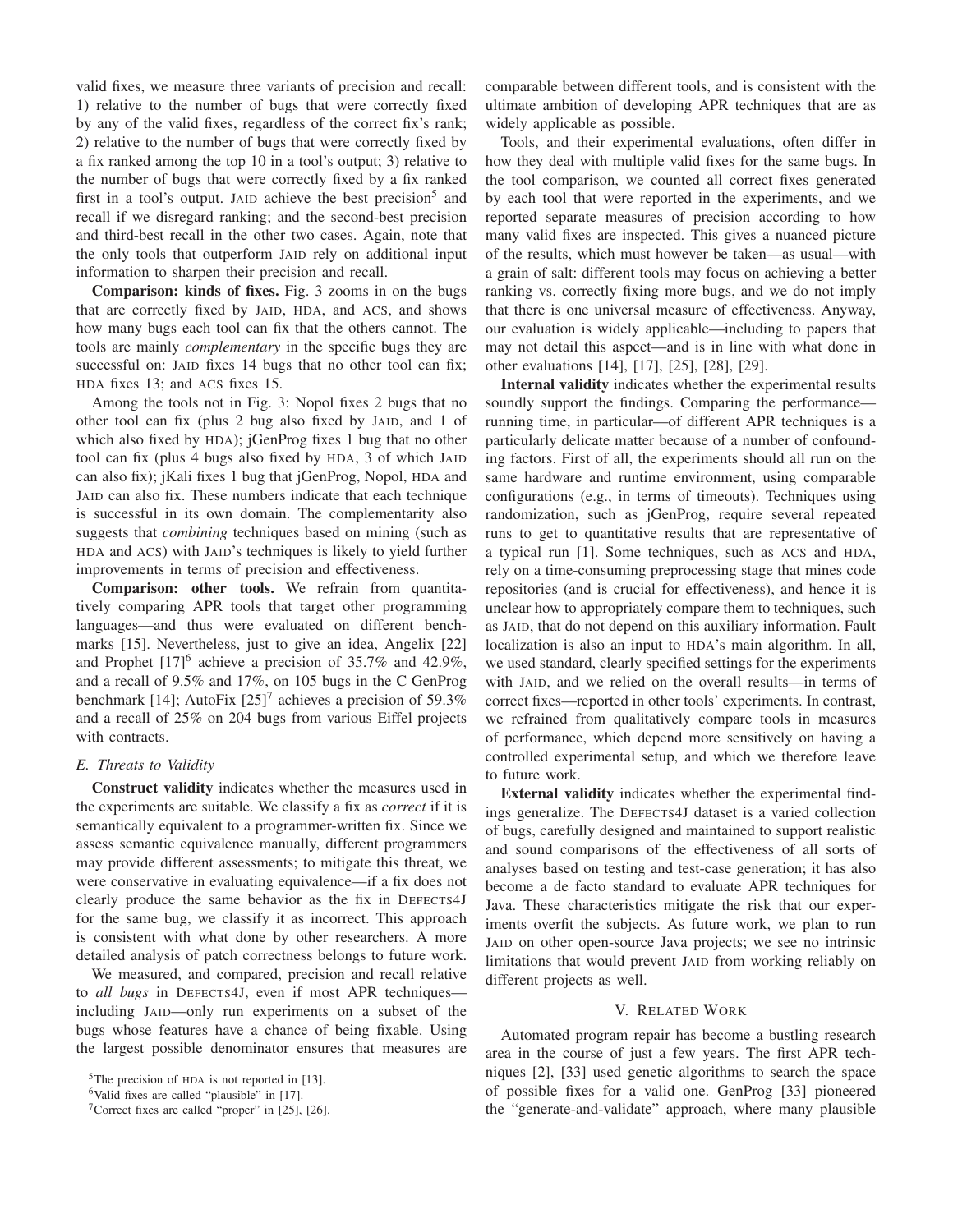fixes are generated based on heuristics, and then are validated against the available tests. More recently, others [5], [21], [22], [24], [36] have pursued the "constraint-based" approach, where fixes are constructed to satisfy suitable constraints that correspond to their validity. The two approaches are not sharply distinct, in that fixes generated by constraintbased techniques may still require validation if the constraints they satisfy by construction are not sufficiently precise to ensure that they are correct—as it often happens when dealing with incomplete specifications. Nevertheless, the categorization remains useful; we devote more attention to generate-andvalidate techniques, since JAID belongs to this category, and thus is more directly comparable to them. For a broader list of APR techniques, see Monperrus's annotated bibliography [23].

Generate-and-validate. GenProg [33] is based on a genetic algorithm that mutates the code of a faulty C function by deleting, adding, or replacing code taken from other portions of the codebase—following the intuition [20] that existing code is also applicable to patch incorrect functionality. GenProg's algorithm and implementation were substantially extended [14] to scale to code bases of realistic code sizes—producing valid fixes for 52% of 105 bugs.

Encouraged by GenProg's promising results, various approaches tried to make the mutation of candidate fixes more effective, or the search in the space of possible fixes more directed and thus more efficient. For example, MutRepair [4] only modifies operators appearing in expressions (such as comparison operators and Boolean connectives), since these tend to be a common source of programming mistakes. PAR [12] bases the generation of fixes on ten patterns, selected based on a manual analysis of programmer-written fixes, which helps generate fixes that are more readable, and possibly easier to understand. A complementary approach [30] suggests to use *anti-*patterns, trying to capture fixes that are likely to be incorrect but still pass validation.

The overfitting problem. A more detailed analysis [28] of the fixes produced by GenProg and similar techniques has shown that only a small fraction of them is genuinely correct; for example, less than 2% of the bugs of [14] are correctly fixed. [28]'s analysis has pushed the research in APR to addressing this manifestation of the overfitting problem [29].

Most techniques for APR are based on tests, which are necessarily incomplete characterization of correct behavior. By also relying on contracts (specifications embedded in the program text) AutoFix [25], [26], [31] was the first generalpurpose APR technique to substantially increase the number of correct fixes—for 25% of 204 bugs in [25]. JAID generalizes AutoFix's state-based analysis to work on Java code without contracts, so as to improve the quality of the generated fixes without sacrificing applicability.

Code mining. SearchRepair [11] is one of few other approaches based on semantic analysis—as opposed to the more commonly used syntactic analysis. SearchRepair relies on preprocessing a large dataset of programmer-written code snippets, and encoding their behavior as input/output relational constraints; it then generates fixes by searching the dataset for snippets that capture the desired input/output behavior. HDA [13] also leverages a model of programmer-written code built by mining software repositories, but combines it with a mutation-based syntax-driven analysis similar to GenProg: mutants that are "more similar" to what the learned model prescribes are preferred in the search for a repair. The idea of mining programmer-written code is applicable to other APR approaches, including JAID, as a way to provide additional information that reduces the chance of overfitting.

Condition synthesis. Constraint-based approaches often target the synthesis of *conditions* in if statements or loops, since changing those conditions often affects the control flow in decisive ways. SemFix [24] is one of the early examples; it relies on symbolic execution to summarize tests and on location-based fault localization, and it synthesizes expressions in conditionals and in assignments that try to avoid triggering failures. DirectFix [21] expresses the repair problem as a MaxSMT constraint, and supports generating multi-line fixes. Both SemFix and DirectFix, however, have limited scalability. Angelix [22] addresses this problem by introducing an efficient representation of constraints, and by combining it with a symbolic execution analysis similar to SemFix's.

Nopol [36] only targets conditional expressions, and uses a form of angelic debugging [3], [37] to reconstruct the expected value of a condition in passing vs. failing runs; based on it, it synthesizes a new conditional expression using an SMT solver. SPR [16] also combines condition synthesis with a dynamic analysis of the value each abstract conditional expression should take to make all tests pass, which helps aggressively prune the search space when no plausible repair exists. Prophet [17] improves SPR with a probabilistic model learned by mining programmer-written fixes. MintHint [10] also builds a statistical model to generate repair *suggestions* consisting of expressions that may be useful in a complete fix. ACS [35] is a recent technique that significantly improves the precision of condition synthesis based on a combination of data- and control-dependency analysis, and mining API documentation and Boolean predicates in existing projects. JAID also relies on data- and control-dependency analysis, and can guess modifications to conditional expressions, but it does not need any additional source of information other than the project being fixed.

Runtime patching. Runtime patching [6], [7], [18] denotes approaches that operate at runtime as fallback measures in response to triggered failures—in contrast to APR techniques that modify source code. Under the hood, runtime patching often uses program analysis techniques similar to those of APR systems; ClearView [27], for instance, dynamically infer state invariants like JAID does, but does so at runtime on instrumented binaries with the goal of preventing problems such as buffer overflows.

#### ACKNOWLEDGMENTS

This work was partially supported by Hong Kong RGC General Research Fund (GRF) PolyU 152703/16E and the Hong Kong Polytechnic University internal fund 1-ZVJ1.